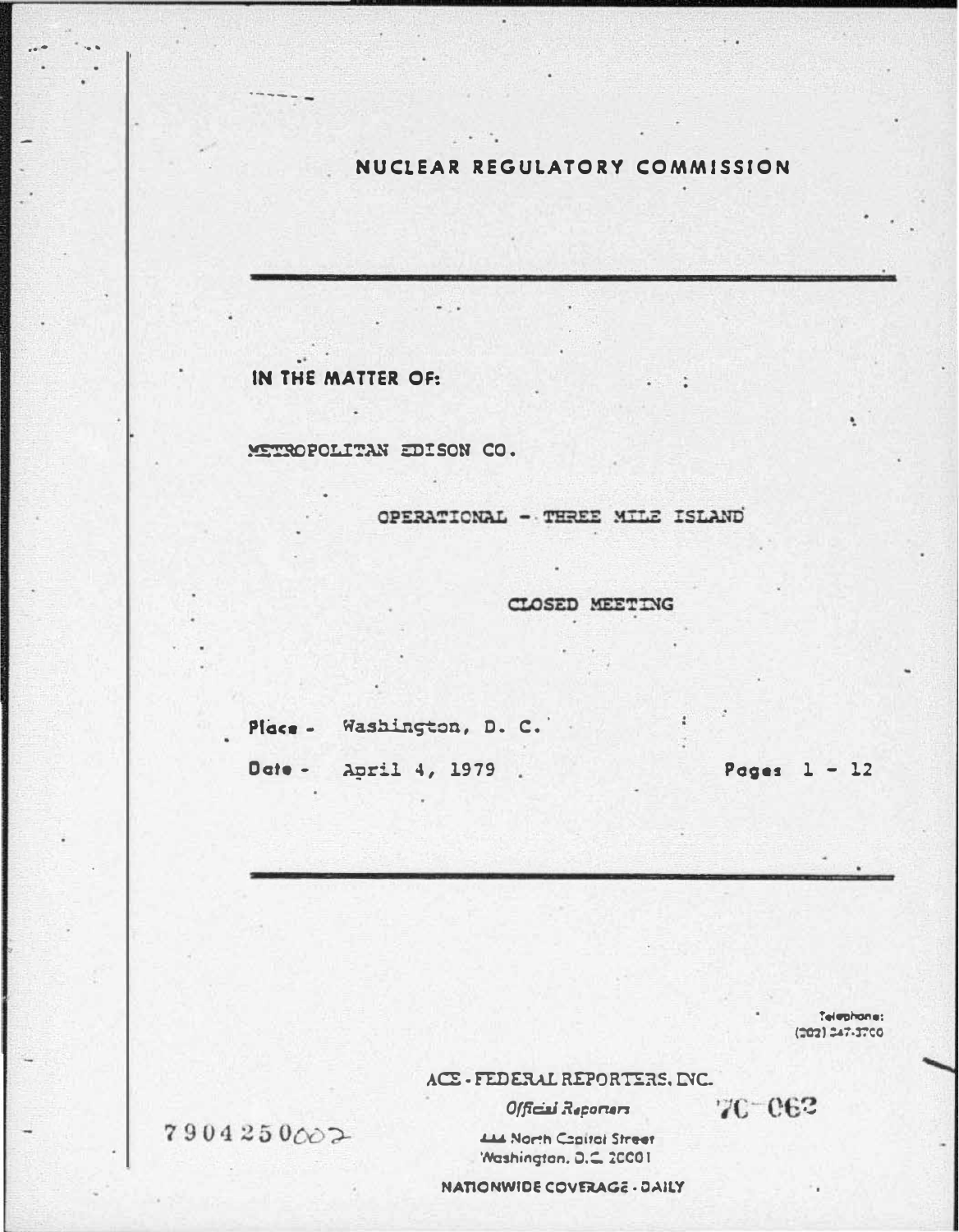NUCLEAR REGULATORY COMMISSION

# IN THE MATTER OF:

 $\mathcal{F}_{\mathbf{L}}$  ,  $\mathcal{F}_{\mathbf{A}}$ 

METROPOLITAN EDISON CO.

OPERATIONAL - THREE MILE ISLAND

CLOSED MEETING

Washington, D. C. Place -April 4, 1979 Date -

Pages  $1 - 12$ 

Telephone:  $(202)$  347-3700

້<br>1. ປ່

## ACE - FEDERAL REPORTERS, INC.

Official Reporters

444 North Capitol Street Washington, D.C. 20001

**NATIONWIDE COVERAGE - DAILY**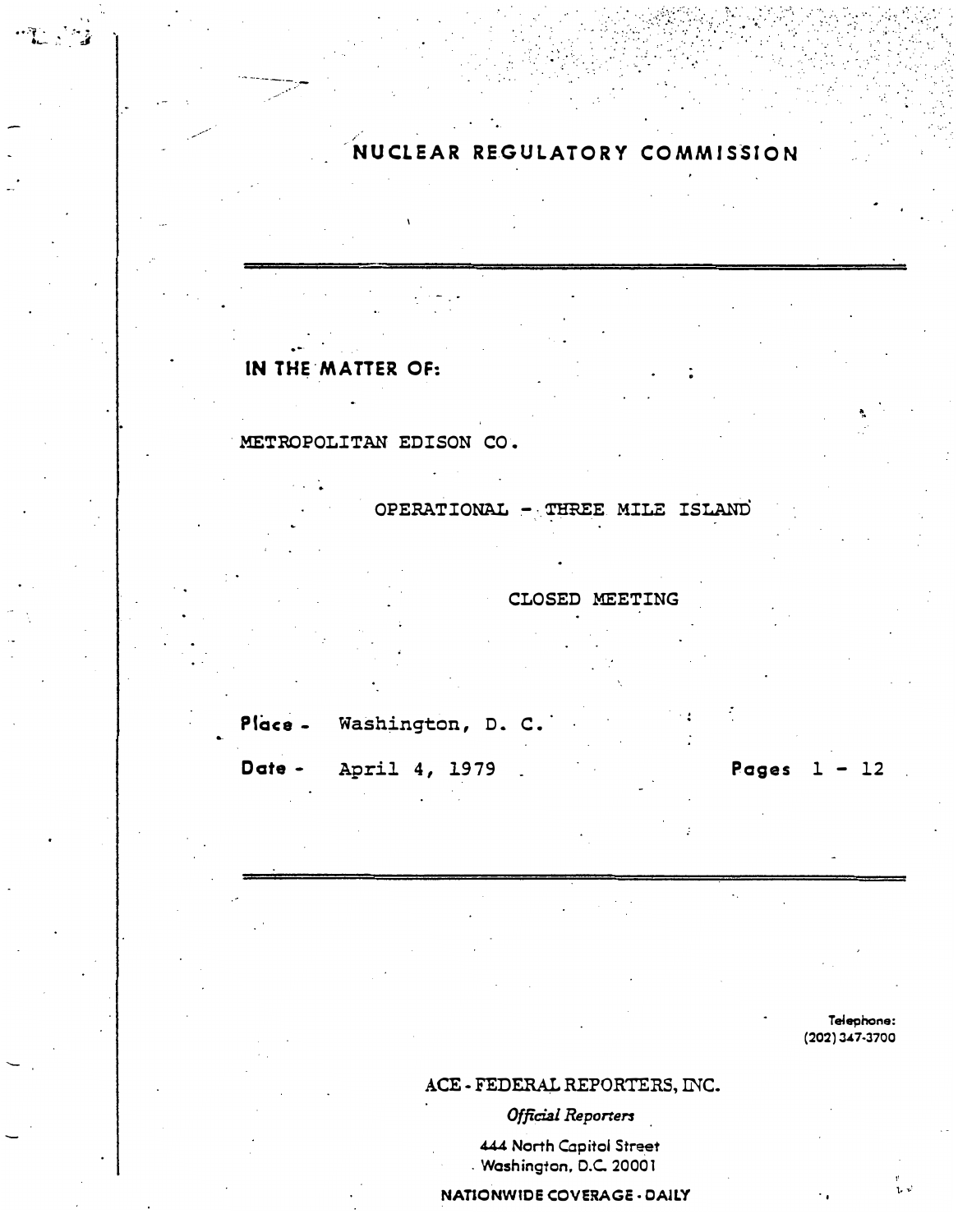#### BACKGROUND INFORMATION

As the Three Mile Island situation developed beginning on-Wednesday, March 28, the Commissioners met to discuss the nature of the event and scheduled a staff briefing held on March 29 at 9:50 a.m. The emergency nature of this situation at Three Mile Island led the Commission to go into "continuous" session for the duration of the event beginning on the morning of March 30. This meant that whenever a quorum was present, it was part of the continuous session. Because of the nature of these sessions, particularly on Friday, March 30, Saturday, March 31, and Sunday, April 1, most of the Conmission meetings were held outside the Chairman's Conference Room which is equipped with magnetic tape recorders. Part of Saturday's and Sunday's meetings, for example, were at the Incident Response Center at Bethesda.

The nature of these meetings was informal and often interrupted. Commissioners and staff members came and went as conditions arose. During many of the sessions, multiple conference telephone calls and twoway telephone calls were made and received that were difficult to record and to transcribe.

These continuous meetings were for the most part recorded by several portable tape recorders using mini cassettes and regular cassettes. Nonetheless, in the fast moving events connected with this incident, there may have been times when Commissioners discussed matters which were not recorded.

The transcripts of the tapes of these continuous sessions, particularly where the meetings were held outside the regular meeting room, are a composite of several tapes. For all of the· reasons above, these transcripts do not represent formal or official Commission statements on the matters discussed therein, nor have they been reviewed or edited by the Commission.

. '1 . ..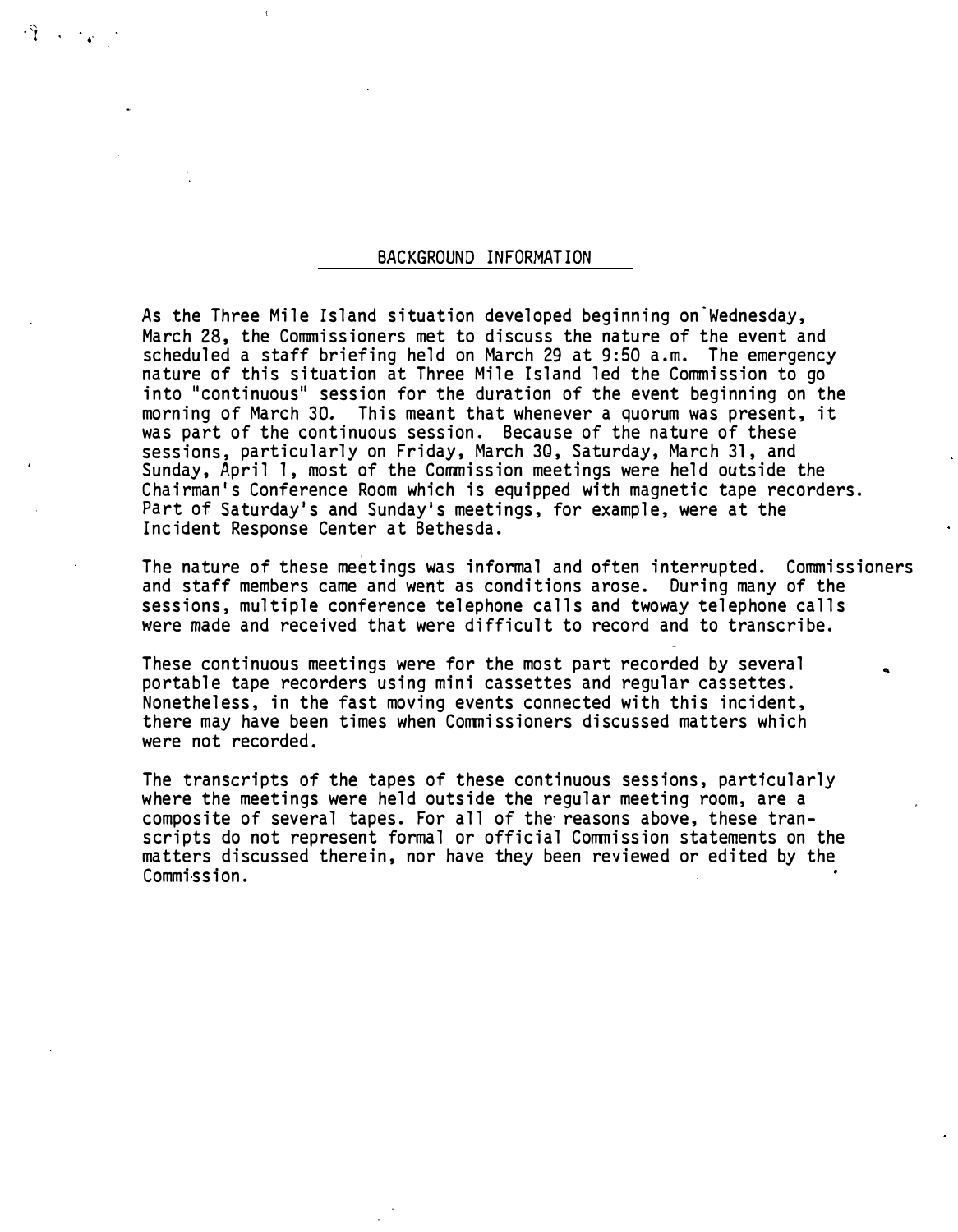| $\mathcal{H}^{\infty}_{\mathbf{I}}$ , $\mathcal{H}^{\infty}_{\mathbf{I}}$<br>R3880 |                |                                                                             |
|------------------------------------------------------------------------------------|----------------|-----------------------------------------------------------------------------|
|                                                                                    |                | UNITED STATES OF AMERICA                                                    |
|                                                                                    | $\overline{2}$ | NUCLEAR REGULATORY COMMISSION                                               |
|                                                                                    | 3              |                                                                             |
|                                                                                    | 4              | CLOSED MEETING                                                              |
|                                                                                    |                | OPERATIONAL - THREE MILE ISLAND                                             |
|                                                                                    | 6              |                                                                             |
|                                                                                    | 7              | Chairman's Conference Room<br>1717 H Street, N. W.                          |
|                                                                                    | 8              | Washington, D. C.                                                           |
|                                                                                    | 9              | Wednesday, 4 April 1979<br>6:05 p.m.                                        |
|                                                                                    | 10             | PRESENT:                                                                    |
|                                                                                    | 11             | DR. JOSEPH M. HENDRIE, Chairman                                             |
|                                                                                    | 12             | VICTOR GILINSKY, Commissioner                                               |
|                                                                                    | 13             | RICHARD T. KENNEDY, Commissioner                                            |
|                                                                                    | 14             | PETER A. BRADFORD, Commissioner                                             |
|                                                                                    | 15             | JOHN F. AHEARNE, Commissioner                                               |
|                                                                                    | 16             |                                                                             |
|                                                                                    | 17             | ALSO PRESENT:<br>S. Chilk, L. Bickwit, L. Slaggie, B. McOsker, J. Stephens, |
|                                                                                    | 18             | D. Hassell, G. Mazuzan, J. Kelley, and R. Pine.                             |
|                                                                                    | 19             |                                                                             |
|                                                                                    | 20             |                                                                             |
|                                                                                    | 21             |                                                                             |
|                                                                                    | 22             |                                                                             |
|                                                                                    | 23             | (THIS TRANSCRIPT WAS PREPARED FROM A TAPE RECORDING.)                       |
|                                                                                    | 24             |                                                                             |
| Lieral Reporters, Inc.                                                             | 25             |                                                                             |
|                                                                                    |                |                                                                             |
|                                                                                    |                |                                                                             |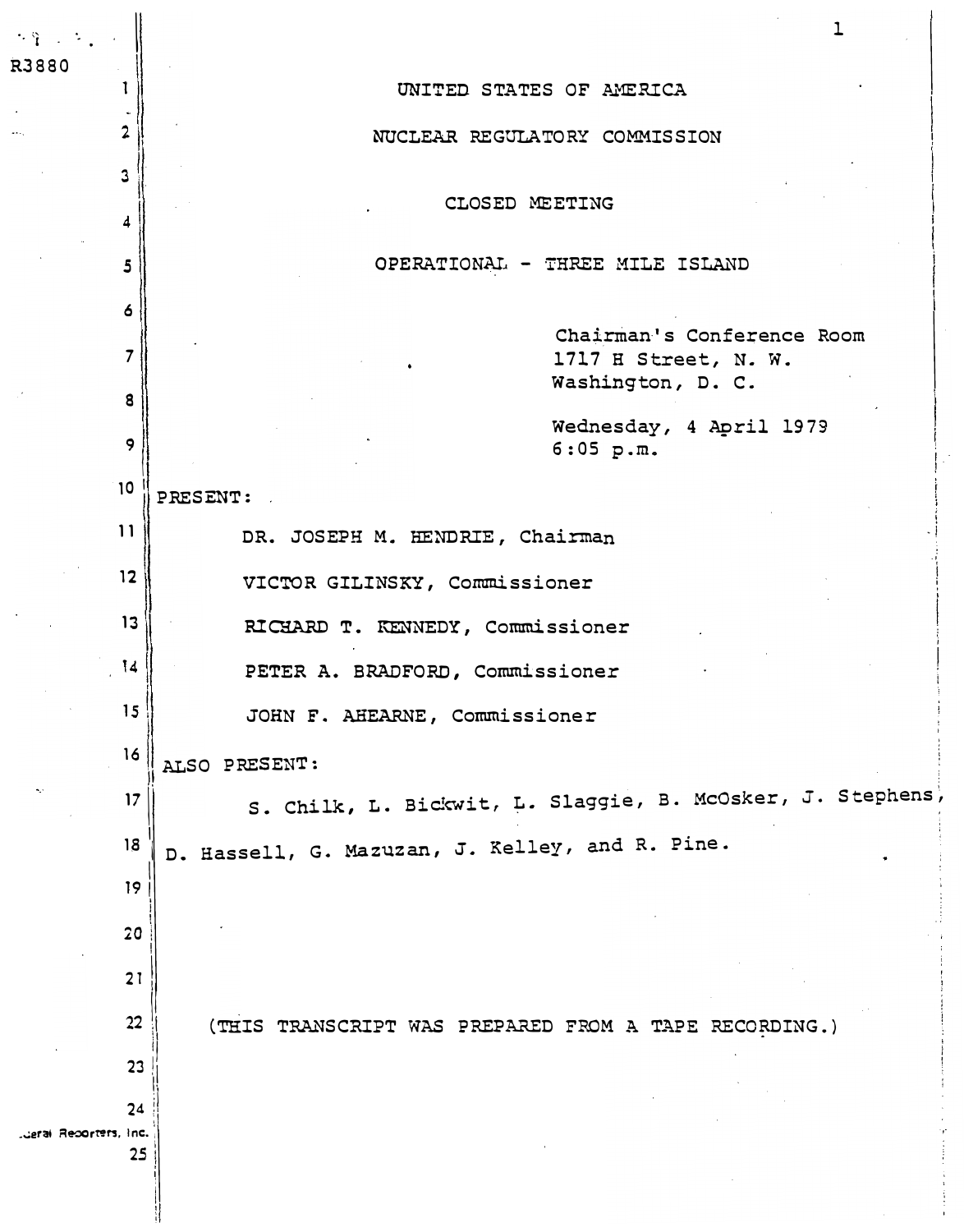| CR 3880                  |                         |                                                               |
|--------------------------|-------------------------|---------------------------------------------------------------|
| d Neeting<br>1/4/79      |                         | $\overline{2}$                                                |
| 'EN MIKE<br>JWBeach      |                         | <u>PROCEEDINGS</u>                                            |
| all                      | $\overline{\mathbf{c}}$ | (6:05 p.m.)                                                   |
|                          | 3                       | COMMISSIONER AHEARNE: I ought to point out that               |
|                          | 4                       | the Admiral also informed me that any service that we want of |
|                          | 5                       | anybody in the Navy should go to the Admiral --               |
|                          | 6                       | (Laughter.)                                                   |
|                          | $\overline{7}$          | COMMISSIONER AHEARNE: Even the Chief of Naval                 |
|                          | 8                       | Operations.<br>CHAIRMAN HENDRIE: Do you want a carrier?       |
|                          | 9                       | COMMISSIONER KENNEDY: Let's not knock it. You                 |
|                          | 10 <sub>o</sub>         | will recall that the Admiral's program works.                 |
|                          | 11                      | CHAIRMAN HENDRIE: But I got that straightened                 |
|                          | 12                      | out, and the six health physics types are on their way. They  |
|                          | 13                      | need them now.                                                |
|                          | 14                      | One of the things which Harold was concerned about            |
|                          | 15                      | last night -- I talked to him late. He'd just come back from  |
|                          | 16                      | a meeting with the GPU, B&W, the industry group down there,   |
|                          | 17                      | and he was concerned about the management organization again. |
|                          | 18 <sup>1</sup>         | There is a very strong industry group down there.             |
| $\mathbf{V}$             | 19 <sup>°</sup>         | You know, you couldn't hire that kind of talent and put it in |
|                          | 20 <sub>2</sub>         | one place. B&W is now up to speed in churning out the         |
|                          | 21                      | material that the industry groups are cutting to pieces just  |
|                          | 22                      | like good regulators ought to.                                |
|                          | 23                      | Down here at the other corner of the -- down from             |
| -Feceral Recorters, Inc. | 24                      | those two is the operating organization at the plant, and at  |
|                          | 25                      | the intersection of all of this to make it go was poor Herman |
|                          |                         |                                                               |

I I  $\vert$ I i !

 $\frac{1}{4}$ 

 $\ddot{\phi}$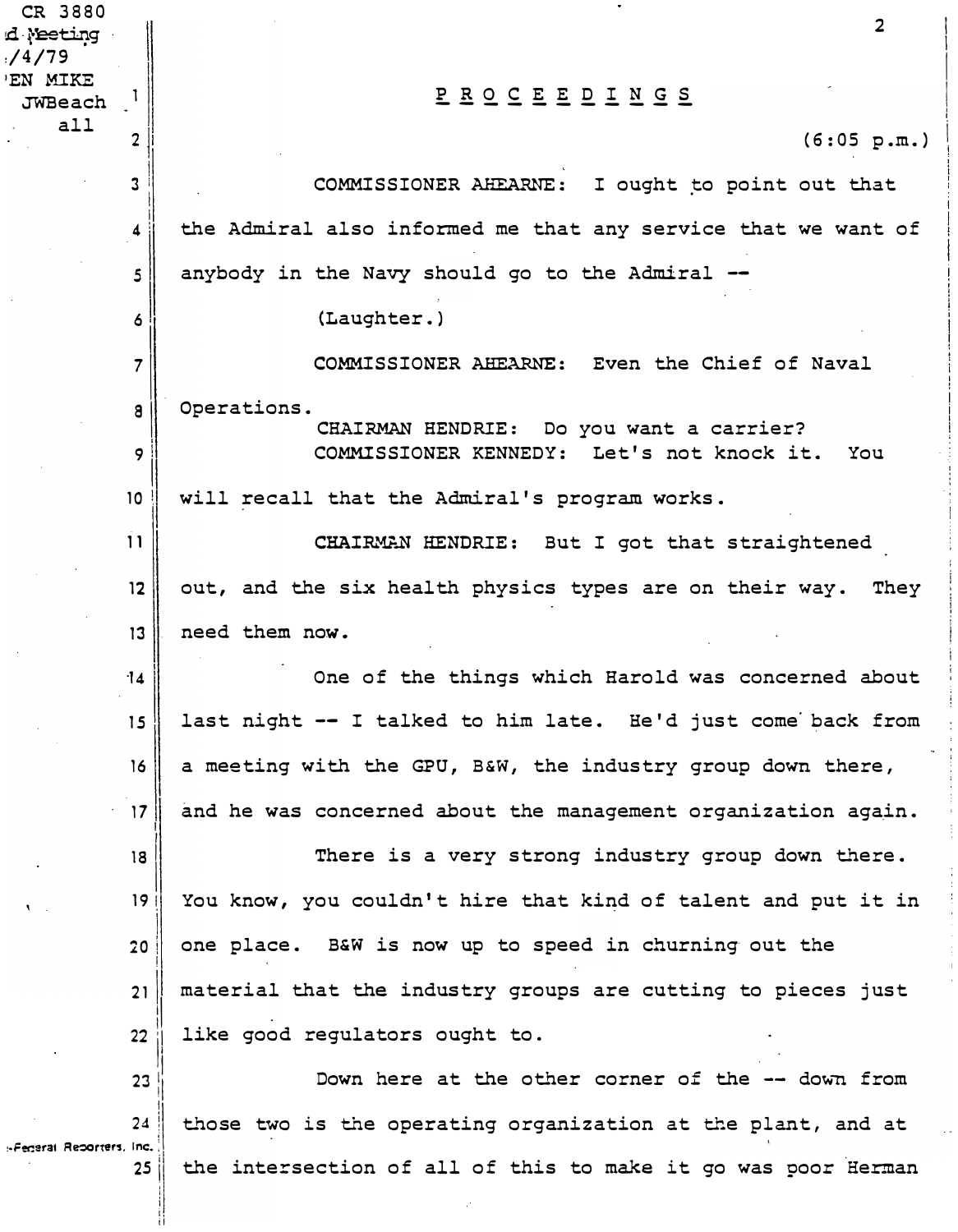DeCamp with his lieutenants Bob Arnold and Jack Herbein, and the I just -- you know, it was too small and an intersect -- too in te of the resource and the strength, they're just too weak an  $4$  intersection. |<br>|<br>|

 $1-2$  jwb

2  $\begin{array}{c} \n \begin{array}{c} \n \ \ \end{array} \n \end{array}$ I  $\mathbf{3}$ 

 $\mathbf{I}$ 

I i

> I i

. I'

!I

'i<br>!i

 $\mathbf{s}$  So I called the GPU Chai $\mathbf{r}$  and the Board this  $6 \parallel$  morning and told him he had to put that configuration in a -- $7$  strengthen it, and what I recommended to him was that he call  $\begin{bmatrix} 8 \end{bmatrix}$  up Bill Lee and ask Lee to come down and sit in, in effect, 9  $\parallel$ |<br>|<br>|<br>|  $\begin{array}{c} \begin{array}{c} \begin{array}{c} \begin{array}{c} \end{array} \\ \begin{array}{c} \end{array} \\ \begin{array}{c} \end{array} \end{array} \end{array}$ as Herman's Operations Deputy to run the things that have to be done at the plant and get the arrangements, because, you know, Lee is a guy who will pick that up and just drive it.

12 1  $\begin{array}{c} \hline \phantom{aa}13\phantom{a}\phantom{aa}\end{array}$ 14 So that went into place at about noon, and Lee is there, and Byron Lee is on his way, and the organization has shaken down very rapidly .

15 <sup>I</sup> I <sup>16</sup>1 II<br>|<br>|| **17** There is now  $--$  Lee is now formally DeCamp's deputy with strong authority, and if there's any suggestion that it's not moving well, why I'll take further steps there.

18 1 9ll "'0 !! <sup>4</sup>� i l i  $\begin{array}{c} 21 \ 22 \ 1 \end{array}$ Bob Arnold, who had been the plant super, is a Met Ed guy; he seems pretty good as the nominal operations manager, but Fred Stern, Combustions Vice President for doing things in one hell of a hurry, is the task force manager at his elbow, so that'll go.

 $23$  $24$ There are about 250 industry types down there on that air base, and the Met Ed people are sort of now embodied **-Fecarai Reporters. Inc.**  $25$ into a network of strong people who will make it go.

. In the case of the case of the case of the case of the case of  $\sim$  3 in the case of the case of the case of the case of the case of the case of the case of the case of the case of the case of the case of the case of th  $\begin{array}{ccc} \text{1} & & \text{1} \\ & \text{1} & & \text{1} \\ & \text{1} & & \text{1} \\ & \text{1} & & \text{1} \\ & \text{1} & & \text{1} \\ & \text{1} & & \text{1} \\ & \text{1} & & \text{1} \\ & \text{1} & & \text{1} \\ & \text{1} & & \text{1} \\ & \text{1} & & \text{1} \\ & \text{1} & & \text{1} \\ & \text{1} & & \text{1} \\ & \text{1} & & \text{1} \\ & \text{1} & & \text{1} \\ & \text{1} & & \text{1} \\ & \text{$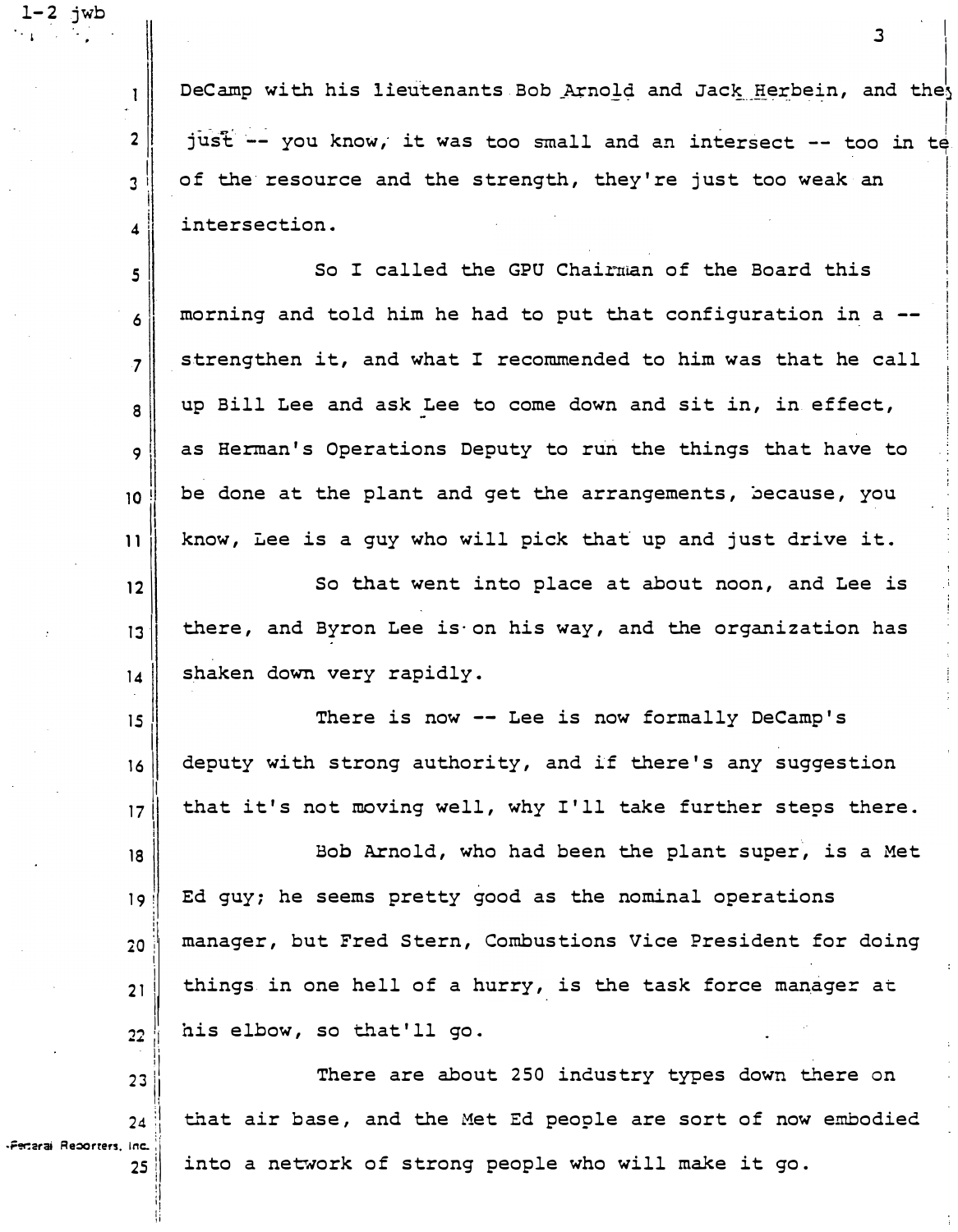1 There is a plant modifications group working  $2$  the working group for the plant, Burns and Rowe, and MacMillan  $\overline{3}$ and the industry people critiquing; there's a plant modifications combine under a Burns and Rowe guy; Westinghouse is  $\overline{\mathbf{4}}$  $5^{\circ}$ putting together a spare residual heat removal system and  $\ddot{\mathbf{6}}$ we'll cart it up to the site and crank it in.  $7\parallel$  20 Ed Sterns has got, and personally, the Con Ed guy 8 doing the Dresden decontamination has got the waste 9 | handling group in hand; and so on. I  $10$   $\parallel$  So, overall, Harold, this afternoon and this evening,  $11$  is very much encouraged about that whole picture, and if it need 12 anymore booting, why I'll boot it.  $13$  So that at least is highly on the favorably side. 14 I'm concerned from the briefing today, the 15 fact that we felt we had to go public  $--$  I think we had to. 16 It was the first detailed laying out of what we think I' 17 I happened, and in spite of the fact that I said, you know, I 18<br>19 ||<br>19 || inevitably further information will change some of this, that 19 I will all be ignored, but it was a pretty good rundown, and we ||<br>!|  $20$  identified what we believe, have reasonable confidence, are I  $21$ the principal contributors to the difficulty. 22 And as I look at the list, you know,  $3-1/2$ , or 4, 23 or 4-l/4 out of 6 attach to the actions taken by the operators.

 $24$ COMMISSIONER GILINSKY: Do you have that list? -Peceral Reporters, Inc. Because I think that maybe ought to  $-$  appear. 25

J..-..:S JWD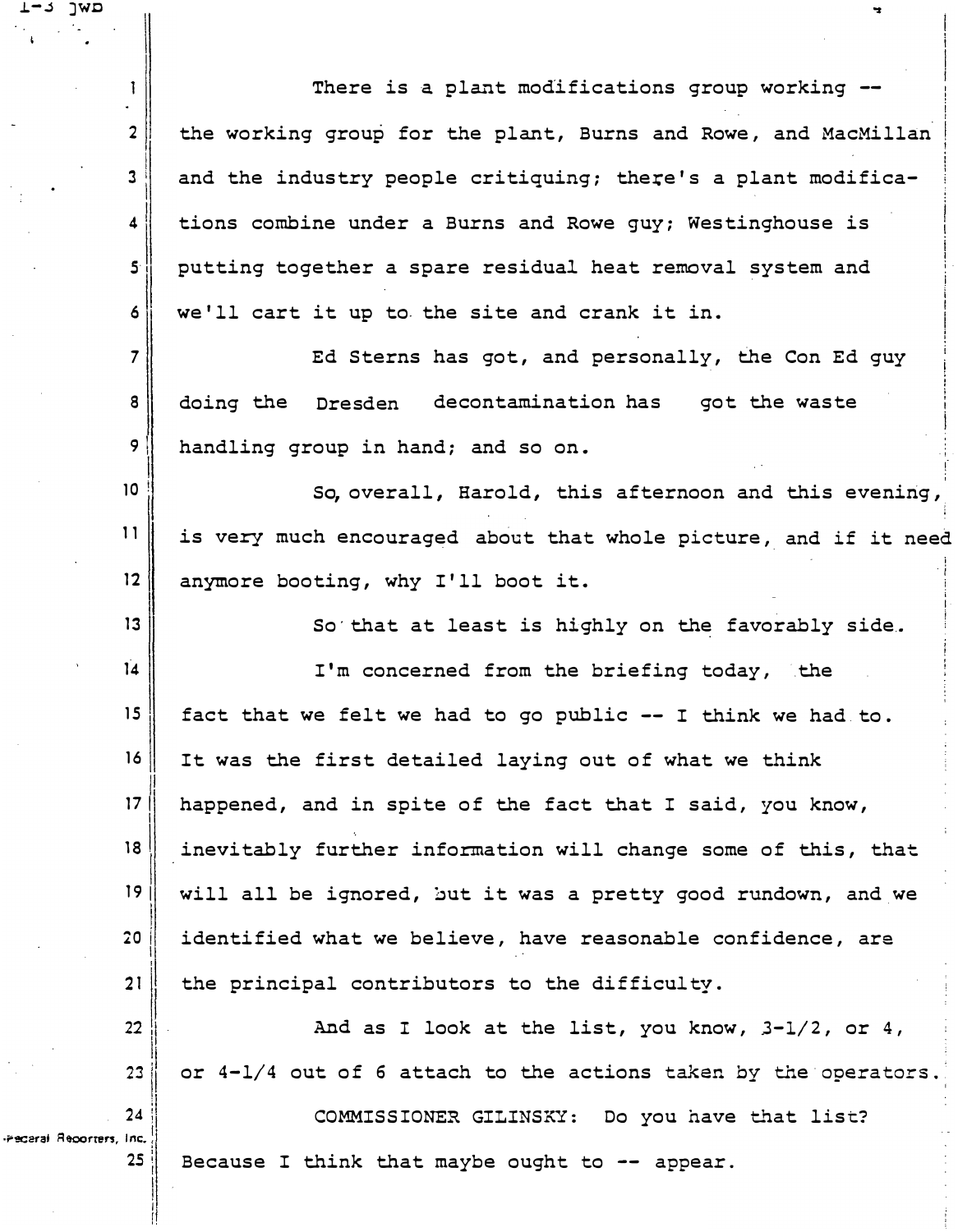CHAIRMAN HENDRIE: Yes. I tried to write that down  $\mathbf{1}$  $\overline{2}$ pretty carefully, Vic. Why don't you run -- $\overline{3}$ COMMISSIONER KENNEDY: You've got it in that package  $\boldsymbol{4}$ Did he give you that study gave you, didn't you? 5 that  $-$ COMMISSIONER GILINSKY:  $N_{\Omega}$ 6  $\overline{7}$ COMMISSIONER KENNEDY: No? You gave it back to him. 8  $\overline{9}$ . CHAIRMAN HENDRIE: It's that -- it's the things wrong  $10<sup>°</sup>$ in fact, you might want to run a copy of the whole thing.  $11$ I was trying to keep a fairly careful note, because there  $12$ wasn't a briefing paper on the table.  $13$ Now the thing that concerns me about -- you know,  $14$ I dare say right now, on the radio and television and the 15 newspapers are screaming, "NRC accuses plant operator of total 16 foulup."  $17$ And, you know, I'm willing to let the chips fall 18 where the chips have to fall, but what I'm worried about is 19 destroying an effective working relationship between the NRC  $20<sub>2</sub>$ team and the operating staff down there.  $21$ So I -- immediately we came out of the meeting, I called Coons, the GPU Board Chairman, to alert him, to tell  $22$ 23 him, you know, I saw no way to avoid the adverse effects, but  $24$ to assure him that we wanted to work -- to make that thing Federal Reporters, Inc.  $25$ work down at the site.

 $\overline{\mathbf{5}}$ 

 $1-4$  jwb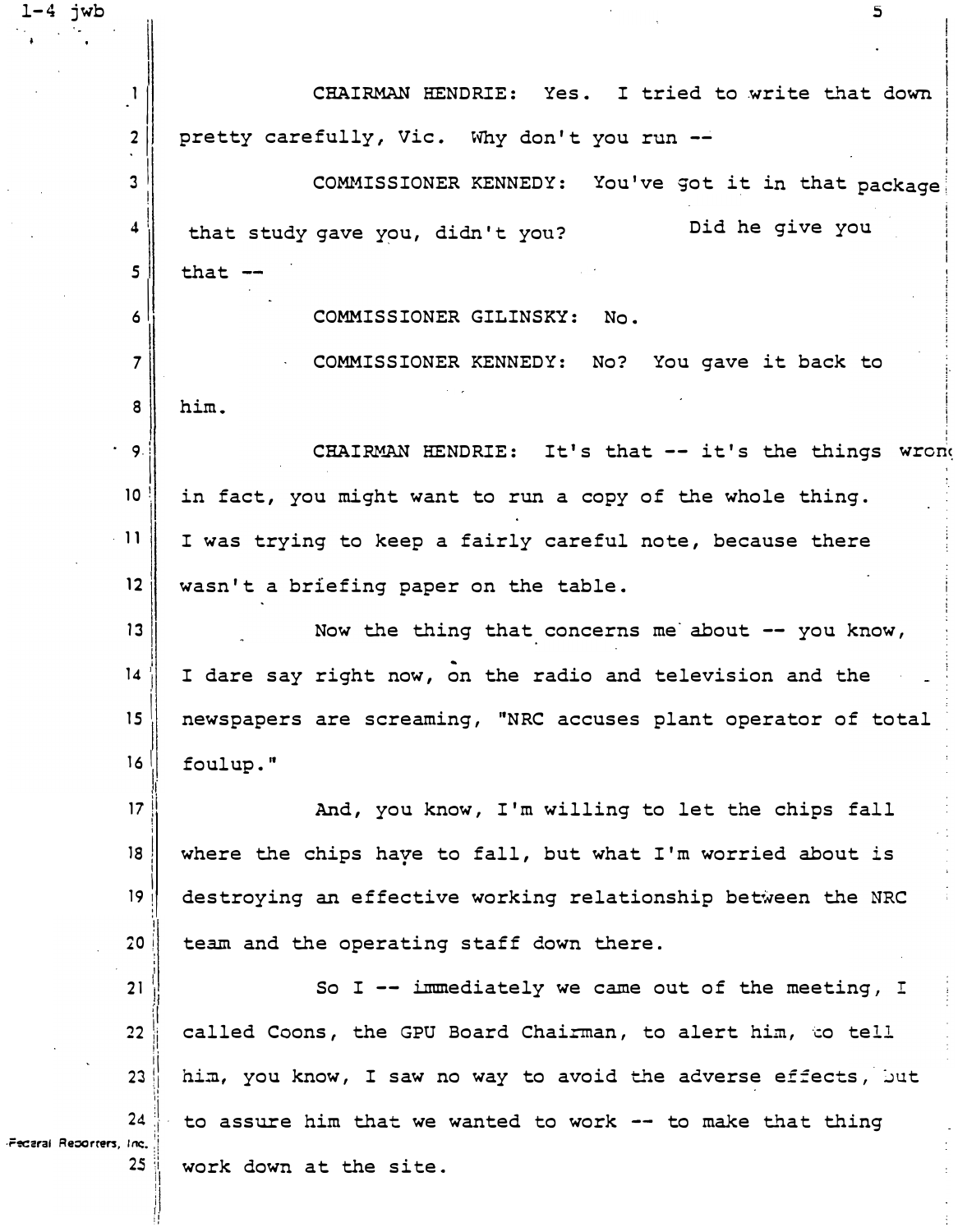1 2 3 4 5  $6<sup>1</sup>$ 7 I; :· ii Then I called down to the site to caution our team i! that when all of this hits the fan, everybody from the plant I super and the B&W and everybody else, down to the lowest grade operator and maintenance man at the place is likely to be hostile, and watch out not to exacerbate what are clearly g�ing to a difficult conditions, and try to maintain things.

8 9 10 11 Harold will be trying to maintain at least a modest separation, in the sense, and I've encouraged the thought that the site team is interested in, you know, in getting the plant, I !having the plant situation well under control, and that this  $\frac{12}{12}$  autopsy material is going on up here, to try to at least  $\mathbf{13}$  separate them personally if not organizationally a little bit.

 $\begin{array}{ccc} \hline 14 \end{array}$  COMMISSIONER GILINSKY: Is this -- I assume the I  $\frac{1}{15}$  chronology is something that they went over with the people up 16 at the site?

17 18 19 20 CHAIRMAN HENDRIE: They sent down the chronology and the things wrong sheet, you know, rapid-faxed it down. But the people in the trailers down at the plant are worried about getting the waste-gas tank pump back, and whether the pump will keep running, and what to do when the level instruments quit, and 21 a lot of other things, and they regard this  $-$ - quite properly, 22 from their standpoint -- as a lot of mickey mouse, which they 23 haven't got time to spend any serious  $-$  pay any serious  $24$ attention to, and I think that's good, you know. Let them do

<sup>2</sup>5 <sup>l</sup>

 $\parallel$ i I

... . .

.; I' li h 6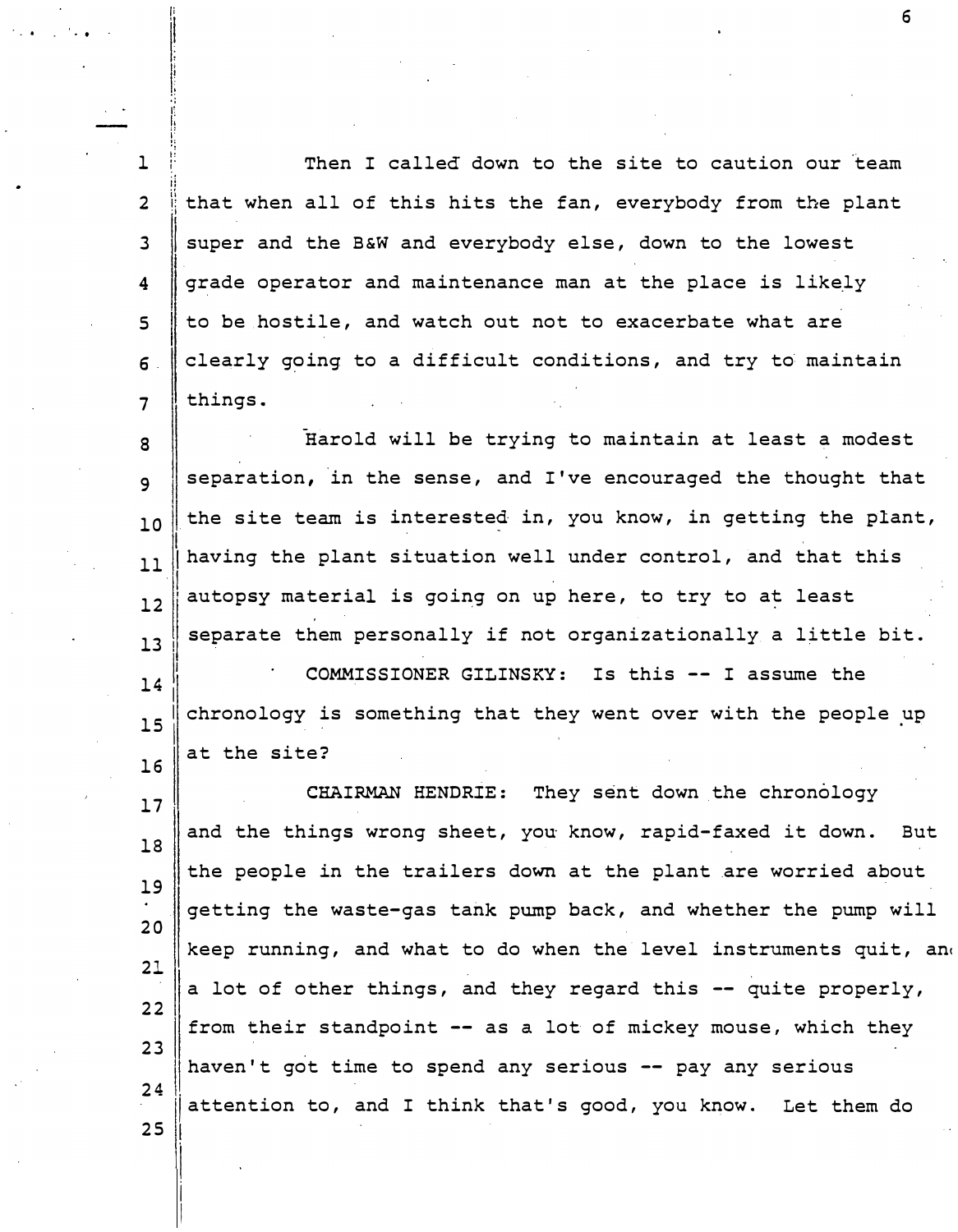1 the job they have to do. If they have to stop and critique 2 chronologies, and so on, why  $--$  maybe in a couple of weeks; ||<br>||<br>|| i 3 i not this Wednesday afternoon. I I 41 Now wi�� regard to where we go from here, the 5 main thrust at the moment is: What do we do when the level 6 instruments go out, assuming that they may? 7 And where should we go with regard to cooling down, a knocking some of the pressure off, go to RHR, stay where we 9/ are, go to some other mode, what? I I **10** Let me just outline for you what the current  $\overline{11}$ thought is, understanding that it's still got a lot of I 12 critiquing and shaking down to do. 13 The feeling is that --14 (Phone rings.) 15 || CHAIRMAN HENDRIE: Oh, boy. Does somebody want to  $16$  see what that's to do with? !<br>! 17 I The feeling. is that we've probably got a fair I i 1a I amount of hydrogen in solution, that one of the places the i I bubble went was not to the containment or the letdown tanks,  $\frac{1}{2}$  $20$ but just into the water, and I think that's right. I 21  $\begin{array}{c} 22 \ 22 \ \end{array}$ The experience at other plants suggests that it will take several days of full letdown flow, which they've now  $23$ established, to degas and get the primary water pretty well  $24$   $\parallel$ free of hydrogen. -recaral Reporters, Inc. ' 25

 $\blacksquare$  - 6 Jan  $\blacksquare$ 

What they're looking forward to is a natural

!I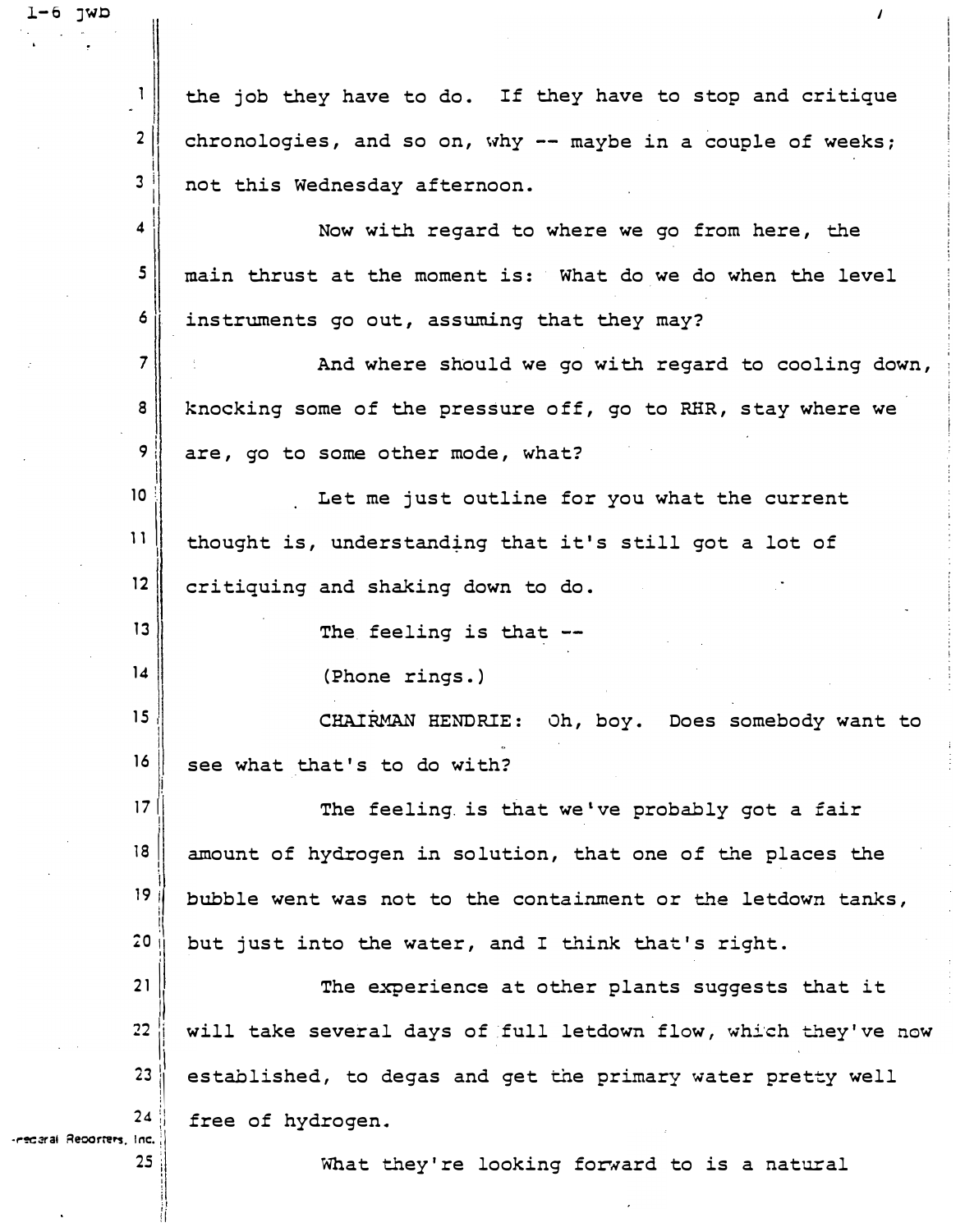||<br>||  $\frac{1}{7}$ I circulation mode. There are sort of two long-term modes that are available. One is to go down on RHR, but that does involve i I bringing the primary water out of the containment, through ! the heat exchangers, through the RHR pumps, and shooting it back in, and people. are scratching their heads and saying, "Gee, wouldn't it be nice to keep that hot water, radioactive hot water, in the containment? " I

 $\bullet$ 

' I

8 91 ||<br>|| 10 I 11 12 13 They can do that. You know, we're that way now, but again people don't want to rely for, you know, a very longterm operation, on keeping this recirc pump running, just because you can lose it and it takes a lot of electricity, so if you lose outside power, off-site power, it'll drop out on  $\cdot$ you.

 $14$ **15** 16 I' 171 1 18 i I 19 <sup>1</sup> I  $20$ I 21  $\begin{array}{c} \hline \rule{0pt}{1.5pt} \rule{0pt}{2.5pt} \rule{0pt}{2.5pt} \rule{0pt}{2.5pt} \rule{0pt}{2.5pt} \rule{0pt}{2.5pt} \rule{1pt}{2.5pt} \rule{1pt}{2.5pt} \rule{0pt}{2.5pt} \rule{0pt}{2.5pt} \rule{1pt}{2.5pt} \rule{0pt}{2.5pt} \rule{1pt}{2.5pt} \rule{0pt}{2.5pt} \rule{1pt}{2.5pt} \rule{1pt}{2.5pt} \rule{0pt}{2.5pt} \rule{0pt}{2.5pt} \rule{1pt}{2.5$ 23  $24$ So they're looking at natural convection cooling, and they believe with a degassed primary water -- because if you've got gas bubbles in it, why they'll kill the -- you know, kill the thermal buoyancy effect; for the degassed primary, for which they figure they need, oh, three to five days in the present mode; and that with -- come liquid solid in the primary system, keep it at a, maybe down a little from where it is in pressure, but not too different, and about the same temperature, 280 or something like that, to provide a good difference off the secondary side; and run the exchanger fill the steam generator up liquid all the way.

·Fet:eral .C!eQOrt�rs. Inc. :

25

l.-1 JWO

2

 $\overline{2}$ 

 $\mathbf{1}$ 

I  $\mathbf{3}$ 

I 4'

5

6

l

And they've got Larry Berando (phonetic) in there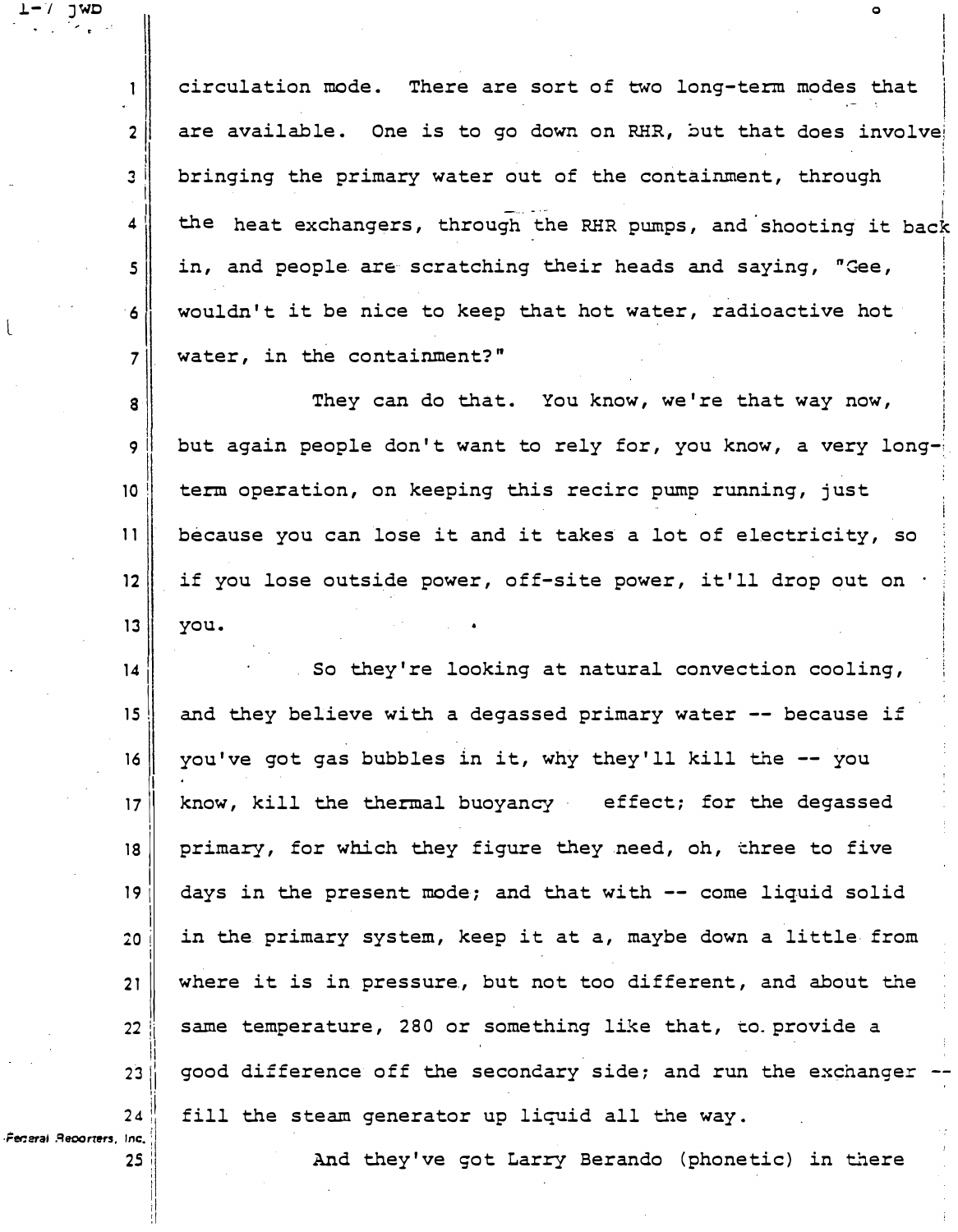in the Earracks building now, which is a good thing, and they're 1 calculating natural circulation, including taking into account  $\overline{2}$ the damaged core condition.  $\overline{3}$ They think the first cut at it is that if they had  $\boldsymbol{4}$ both steam generators it would be a breeze, and it's pretty 5 clear they're going to be okay with one, you know, a few days 6 out, because the after-heat has come down.  $\overline{7}$ Now that would offer, then --3 COMMISSIONER KENNEDY: In a few more days, it'll 9 be down even further.  $10<sup>°</sup>$ CHAIRMAN HENDRIE:  $11$ Yes. So that would offer, after, oh, three, four, five  $12$ days of degassing operation in the present mode of cooling,  $13$ going over to a long-term natural circulation capability  $14$ which would not bring primary water outside the containment. 15 16 And the RHR could then be on standby against that.  $17$ And of course then the other option of course is either sooner or late to come on to the RHR system, which they 18 19 are doubling up and it will go forward, getting ready with coverage on the pits and the rest of it.  $20$ The next -- one of the next things that I have  $21$ encouraged them to do, and that I encourage about once a day  $22$ to please do as soon as they're reasonably able, is to pump 23 those waste gas tanks back into the containment.  $24$ -recoral Reporters, Inc. 25 We've got two tanks about 80,000 cubic feet at

ヮ

מאן 1-8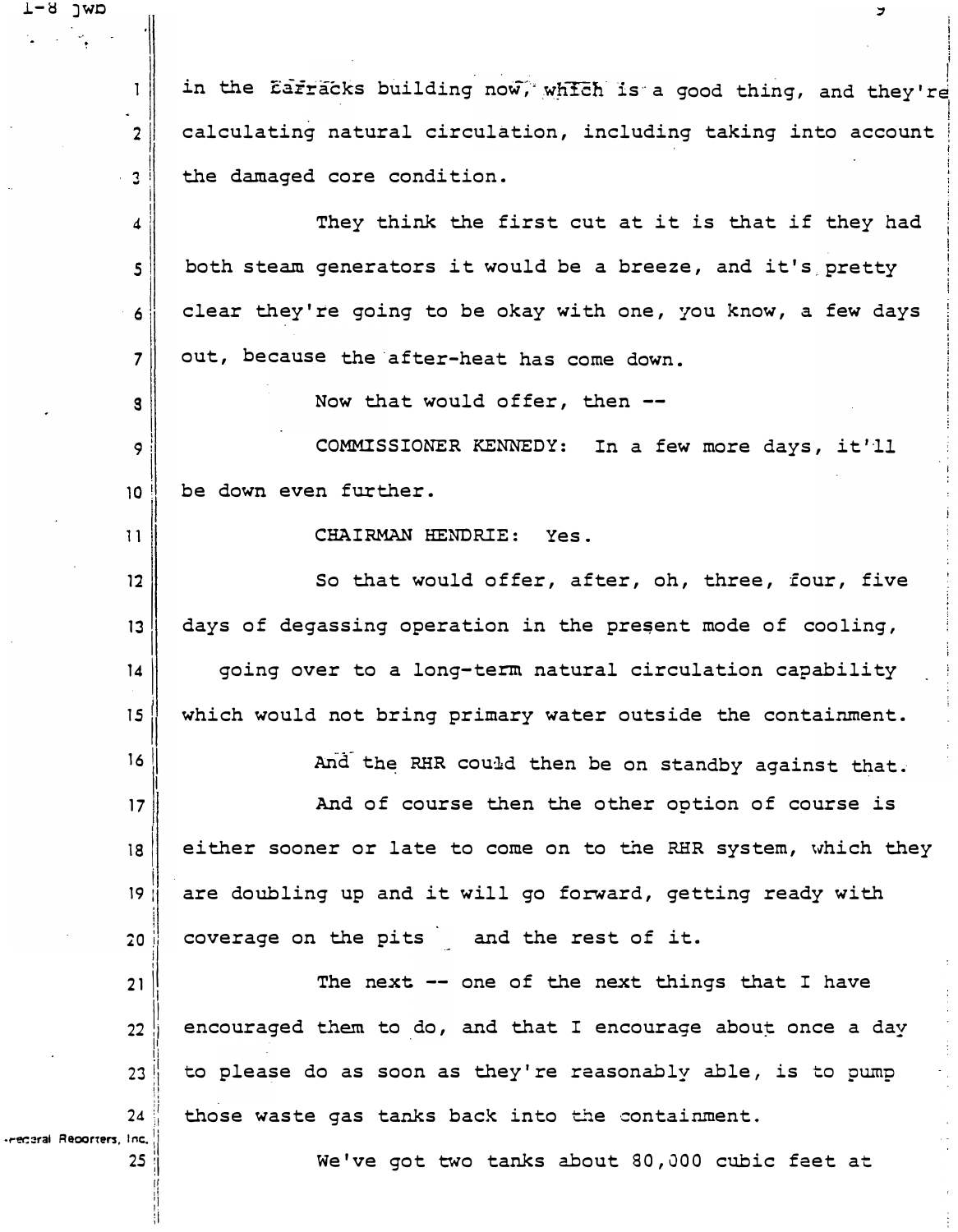something like 80 or 90 pounds per square inch sitting out there in the auxiliary building, and it's just fine as long as the gas stays in the tanks. But if somebody opens a valve or some fool thing, why that's a big chunk of stuff.

 $l - 9$  jwb .. .... . ...

 $\mathbf{1}$ 

 $\overline{2}$ 

3

4

5

21

22

23

 $24$ 

25

Feceral Reporters, Inc.

And  $I'm$  not going to be -- you know,  $I'm$  not going  $6$  to go "Whew!" until that's all back in the containment and 7 those tanks are down to a low enough pressure so you wouldn't 8 hardly get anything out of them.

9 $\begin{array}{c} \hbox{9} \\ \hbox{10} \end{array}$  The activity is decaying, but it's still got a long<br>10 way to go before it comes down. They say the hookup is about way to go before it comes down. They say the hookup is about  $|| \cdot ||$  ready, but -- and they might have started it by now -- but 12 the primary effort has been going into getting  $-$  to shaking 13 down the analysis and getting ready for possible natural 14 circulation mode, and some of. these other things, and what to  $15$ . do about the level -- how to run when the levels go out.

16 COMMISSIONER BRADFORD: Has Harold solved ��e 17 || problem that was concerning him this morning of getting people. I I 18 to work on what was needed for standby, among other things. 19 CHAIRMAN HENDRIE: On all the right things? COMMISSIONER BRADFORD: Yes. 20

CHAIRMAN HENDRIE: That was the management problem, the fact that this little group of -- these three Met Ed, or GPU guys were ��e intersection of enormous forces and were incapable of managing and transmitting the stuff effectively. COMMISSIONER BRADFORD: But having solved it on

10

I I !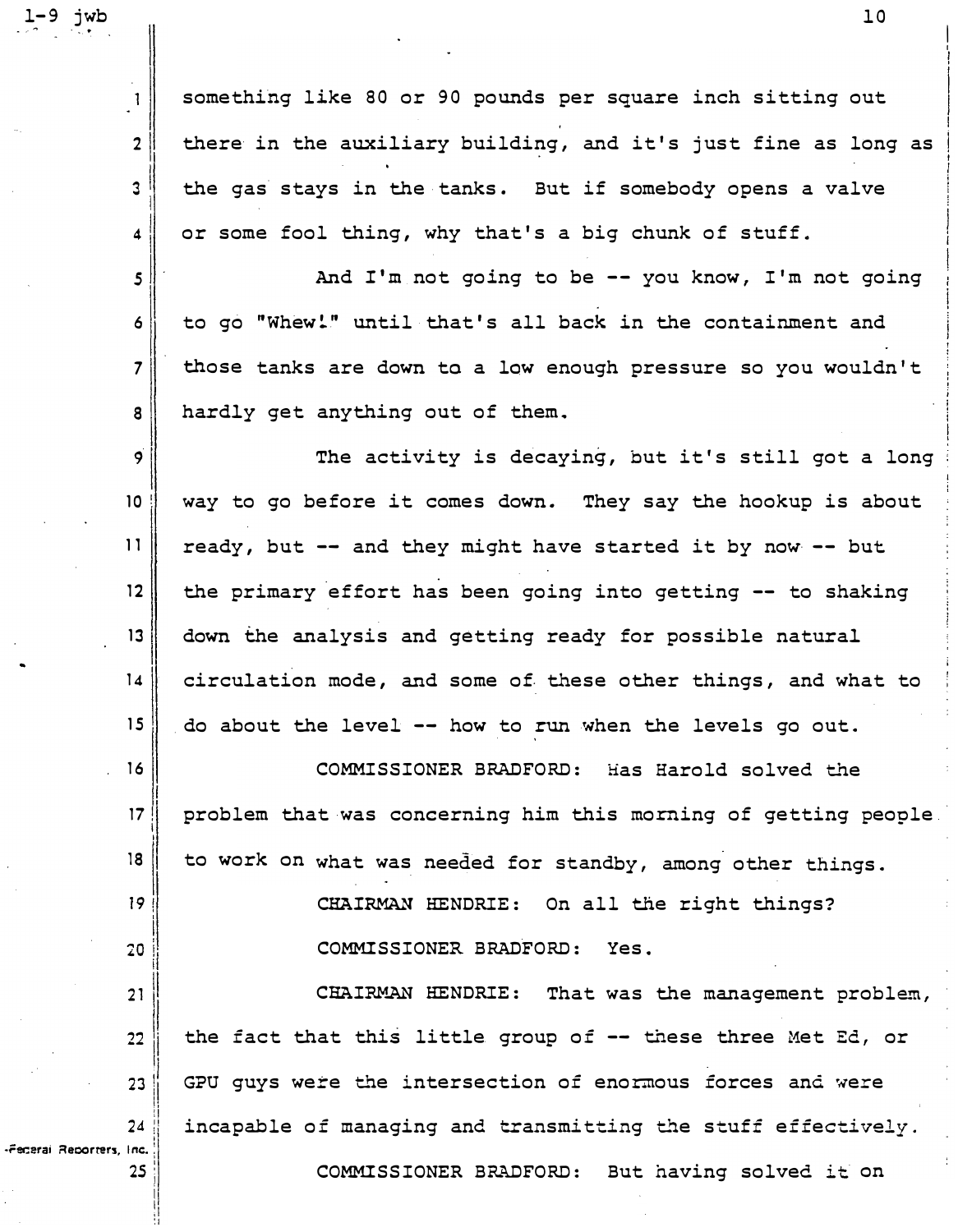$\mathbf{1}$ paper, the right things now are underway? CHAIRMAN HENDRIE: I think so. When I talked to  $\overline{2}$  $\overline{3}$ Harold this afternoon he was really --COMMISSIONER BRADFORD: He's clearly much happier  $\overline{\mathbf{4}}$  $5<sub>1</sub>$ about it. CHAIRMAN HENDRIE: -- feeling rather elated about 6 7 the way things had developed, and having known Mr. William Lee for a long time, all I can say is there's a lot of dust  $\mathbf{8}^{\circ}$ flying down there around Three Mile Island now. 9 He will come down from Duke with a working force  $10<sup>°</sup>$  $11$ of staff aides , GPU may never recover .. 12 Anyway, so we want to get those waste gas tanks emptied back into the containment so there isn't that capa- $13$  $.14$ bility for release.  $15$ They tell me that each tank  $--$  there are two  $--$ 16 would be worth about .6 percent hydrogen in the containment. i The recombiner's been running. We've already -- we've come <sup>17</sup> 1 i down just below 2 percent, judged by the recombiner tempera-18 l I I <sup>19</sup>I ture conditions, and so on; so that you could dump both just I I I abruptly and still not go flammable in the containment, but one 20 l I  $21$ would want to do that with, you know, throttled flow so that  $\begin{matrix} \vdots \\ \vdots \end{matrix}$ you didn't do anything abruptly.  $22$ I ! ll<br>|<br>|<br>| 23 And one of the things they've been waiting to get I  $24$ in place is they've had flame arresters flown down, and " I'

-Pecaral Reporters, Inc.

 $25<sub>1</sub>$ 

I I i

.- -- ..J ••-

Roger's got two in each return line, because that gas is about,